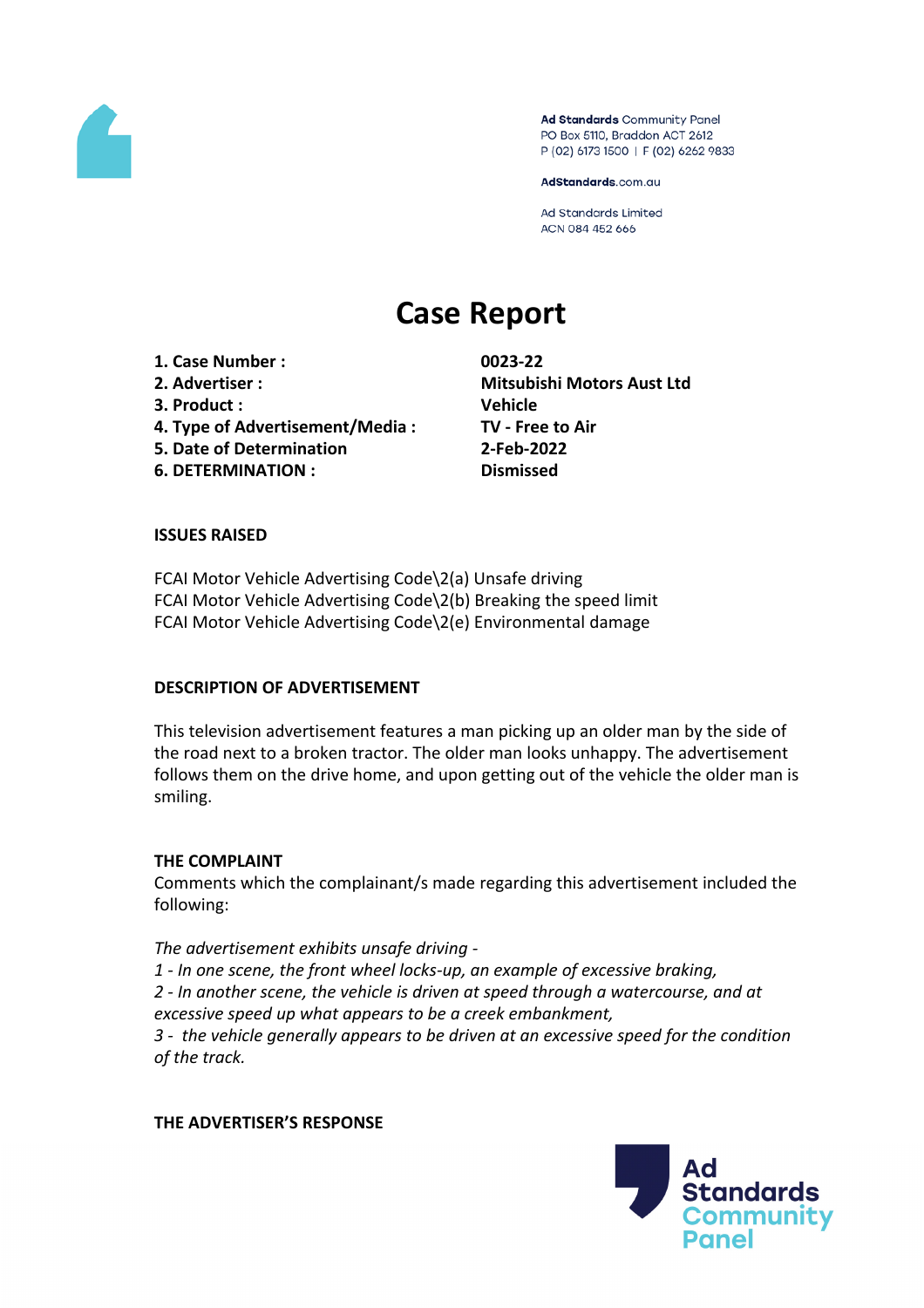

Comments which the advertiser made in response to the complainant/s regarding this advertisement include the following:

*We write in response to the complaint that is the subject of this case, details of which were provided in your letter dated 18 January 2022. The complaint relates to a television commercial (TVC) for the Mitsubishi Motors Australia Limited (MMAL) Triton 'Super Select' II 4WD (Triton).*

## *1 The TVC*

# *1.1 General description*

*The TVC depicts the on-road/off-road capabilities of the Triton, and in particular, demonstrates the flexibility in driving options that is provided by MMAL's 'Super Select' control feature. It does this in an imaginary scenario that plays to the theme "It's the dial that puts a smile on yours" and the overarching concept that there is no on or offroad driving condition that the Triton cannot deal with in its various driving modes; that is, "Nothing can frighten a Triton".*

*The TVC opens with the Triton coming to a stop near an older man who is working on a tractor that has broken down and who is clearly frustrated and grumpy. Without words being spoken, the Triton driver offers him a lift; the lift is accepted and the older man thereafter directs the driver along back roads and across country (apparently through his own – private – property) to a homestead.* 

*By the time the journey is completed the Triton driver has effectively demonstrated both the on road (2WD) and off-road (4WD) capabilities of the Triton, using the super select dial to transition from one mode to the other, and all to the obvious, albeit slowly realised, delight of the older man.*

# *1.2 Specific information sought*

*MMAL provides the following information about the TVC in response to your specific requests:*

- *(a) a copy of the script is attached;*
- *(b) the CAD Number is G9E1VMVA The rating is G;*
- *(c) a digital copy of the TVC is provided;*
- *(d) the advertising agency was Richards Rose. The media buyer was Wavemaker.*
- *(e) the TVC has been broadcast nationally, in all states and territories of Australia;*
- *(f) the TVC can also be accessed through the MMAL website, YouTube and Facebook.*

*The TVC was filmed on private property with the consent of the owner. No special permissions or permits were required.*

# *2 The Complaint*

*2.1 The complaint does not reference any specific clauses of the FCAI Voluntary Code of Practice for Motor Vehicle Advertising (FCAI Code), but complains that the TVC 'exhibits unsafe driving' and asserts that:*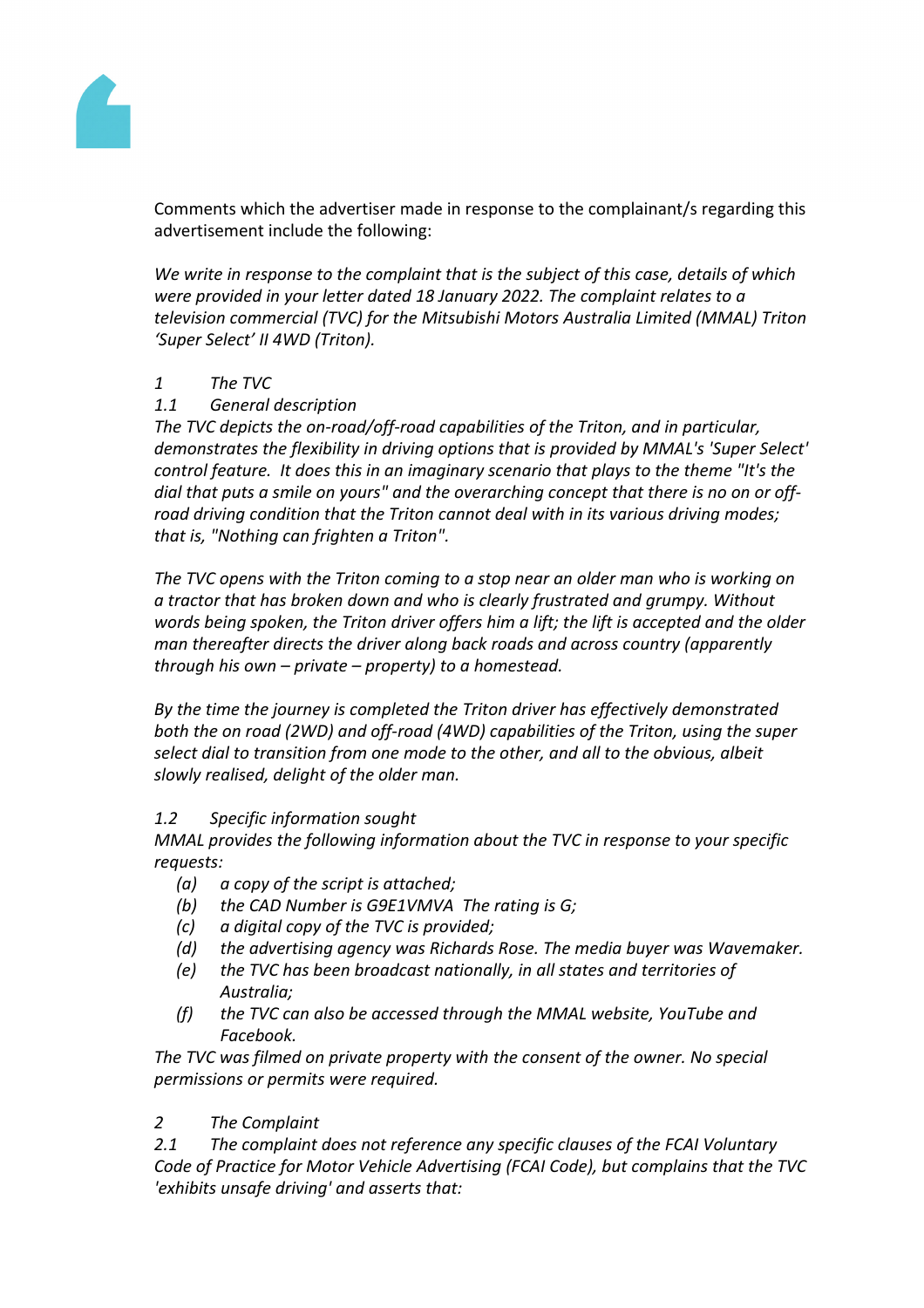

*"1 - In one scene, the front wheel locks-up, an example of excessive braking, 2 - In another scene, the vehicle is driven at speed through a watercourse, and at excessive speed up what appears to be a creek embankment,*

*3 - the vehicle generally appears to be driven at an excessive speed for the condition of the track."*

*2.2 You have, under the heading "Issues raised to date" directed our attention to clauses 2(a), (b) and (e) of the FCAI Code. While the complaint might said to raise issues under clauses 2(a) and (b) (and indeed, (c)), we do not understand how any issue in relation to clause (e) is suggested to arise, whether on the face of the complaint or otherwise from the TVC. We will, nevertheless, address that sub-clause and clause 4, which is concerned with the depiction of off-road vehicles more generally, further below.*

*2.3 We also note your references to clause 3 of the FCAI Code, which is concerned with use of motor sport in motor vehicle advertising and to the general obligation to comply with the section 2 of the AANA Code of Ethics (Code of Ethics). Again, while we do not understand how any issue with respect to either might be said to arise, we will formally address them in the response below.*

- *3 Response to Complaint*
- *3.1 Clauses 2(a) (b) and (c) of the FCAI Code General matters*
	- *(a) Clause 2(a), (b) and (c) of the FCAI Code relevantly provide as follows:*
	- *"Advertisers should ensure that advertisements for motor vehicles do not portray any of the following:*
	- *(a) Unsafe driving, including reckless and menacing driving that would breach any [Commonwealth or State law] … dealing with road safety or traffic regulation, if such driving were to occur on a road or road-related area… [Examples: vehicle travelling at excessive speed; sudden, extreme and unnecessary changes in direction and speed of a motor vehicle; deliberately and unnecessarily setting motor vehicles on a collision course…]*
	- *(b) People driving at speeds in excessive speed limits in the relevant jurisdiction in Australia in which the [TVC] … .is broadcast.*
	- *(c) Driving practices or other actions which would, if they were to take place on a road or road-related area, breach any [Commonwealth or State law] … directly dealing with road safety or traffic regulation."*
	- *(b) We and our agency, Richard Rose, are very conscious of all of the provisions of the FCAI Code, including these provisions that are concerned with unsafe, reckless and unlawful driving practices. As a general response to the complaint we confirm that:*
		- *(i) the Triton was driven within speed limits that would be applicable were the driving that is depicted to have occurred on a road or road-related area; and*
		- *(ii) all elements of the driving depicted in the TVC would conform to (and not breach) relevant road safety laws or regulations were the driving to occur on a road or road-related area.*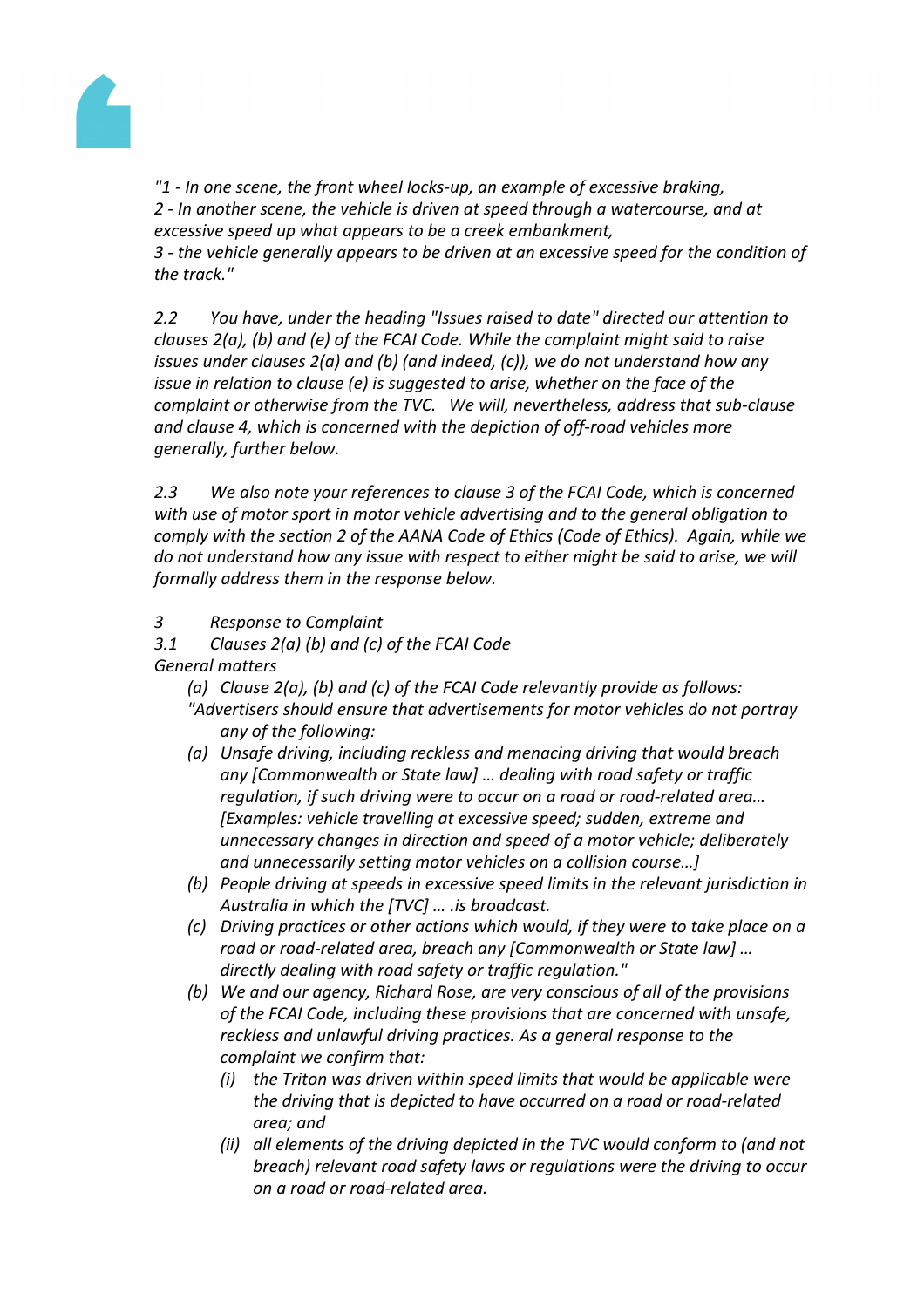

# *Specific complaints*

*The first complaint is that: "In one scene, the front wheel locks-up, an example of excessive braking".*

- *(c) We assume the scene being referred to is that in which the Triton comes to a stop after having passed through a watercourse and accelerated up and over the bank of that watercourse.*
- *(d) We do not understand the complaint. In particular, we do not understand the proposition that there is "excessive" braking and more particularly, how what is depicted might be suggested to be an unsafe driving practice, let alone a practice that might, were to take place on a road or road-related area, breach any law. Indeed, we do not believe there to be an offence of (or relating to) 'excessive braking'.*
- *(e) Insofar as a more general concern as to safety might be involved, we note that the Triton is depicted bought to a halt after a short period of acceleration in order to complete the climb and clear the bank of the watercourse. It is brought to a halt before an adjustment is made to the driving mode. Not surprisingly, the wheels stop. That occurs on a strip of dirt road and there is the briefest of skids as a consequence.*
- *(f) There is nothing in the specific frames relating to the Triton being brought to a halt – or immediately before or after those frames – that might suggest any unsafe driving practice. The Triton stops effectively, in a very short distance and in a straight line, consistent with it being under control at all times and the skid being a simple function of stopping the vehicle on a dirt road after a period of acceleration to clear a specific obstacle. No person or other vehicle is present or embarrassed by the action of bringing the vehicle to a halt.*
- *(g) Separately, the relevant scene shows that the Triton can be brought to halt quickly and safely, even on a dirt track and after a period of acceleration to clear or avoid an obstacle, an aspect of the safety of the vehicle that we believe we are properly entitled to depict and promote in accordance with clause 4 of the FCAI Code.*

*The second complaint is that: " In another scene, the vehicle is driven at speed through a watercourse, and at excessive speed up what appears to be a creek embankment".*

- *(h) We do not understand by reference to what measure the allegation of "excessive" speed is made. The complainant also provides no assistance to us in understanding the complaint as to the speed with which the vehicle is depicted passing through the watercourse.*
- *(i) However, as already noted (and importantly, as we believe the TVC itself depicts), the Triton was driven within speed limits would be applicable even had the driving depicted occurred on a road or road related area.*
- *(j) Further, and insofar as the perception of the viewer is concerned, the Triton is, as the TVC clearly depicts, driven deliberately and does not weave or otherwise deviate from the primary path of travel (which, even through the creek, is defined by the track on either side) and even though it is clear that the creek bed is rocky and uneven. Again, that is to do no more than depict*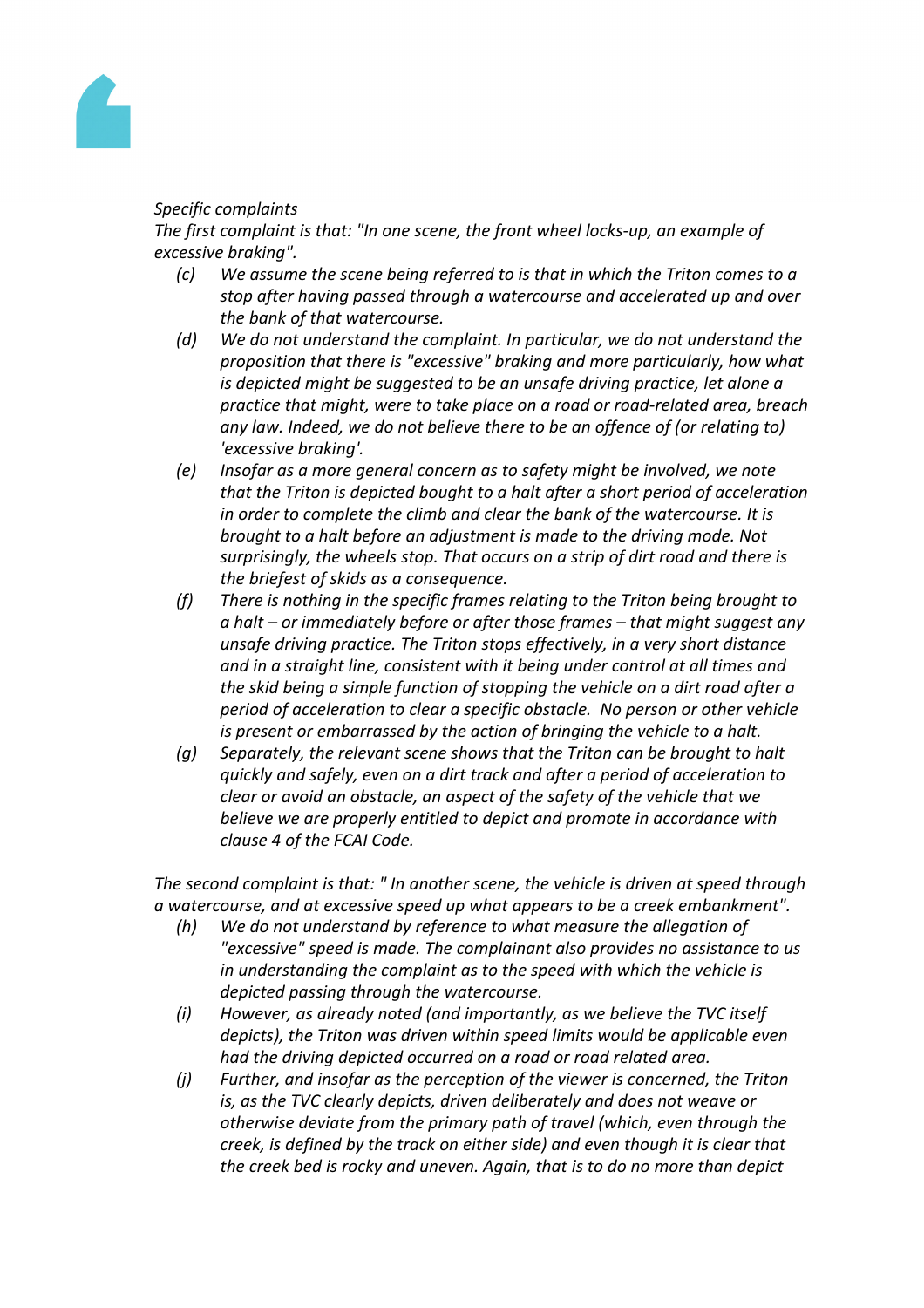

*the off-road capabilities of the Triton in a responsible and appropriate manner.*

*The third complaint is that: "the vehicle generally appears to be driven at an excessive speed for the condition of the track ".*

- *(k) Again, we do not understand by reference to what measure this complaint is made.*
- *(l) The Triton was, as already noted a number of times above, at all times driven within speed limits that would be applicable even at the driving depicted occurred on a road or road -related area.*
- *(m) Further, in so far as the perception of the viewer is concerned, we suggest that when viewed objectively, there is nothing to indicate "excessive" speed or speed that is inconsistent with the condition of the surface over which the Triton is passing at any particular time. Once again, the vehicle is clearly under control throughout and while the uneven surface leads to the occasional bump, that (whether in combination with the speed of travel or by itself) at no stage leads to the driver losing control of the vehicle or the vehicle otherwise failing to continue on a steady path.*
- *(n) In summary, therefore, MMAL is of the view that there is no breach of clauses 2 (a) (b) or (c) of the FCAI Code and that to the contrary, the Triton is depicted travelling at speeds and undertaking manoeuvres all of which would be lawful if they occurred on a road or road related area.*
- *3.2 General matters related to clause 2(e) and clause 4 of the FCAI Code*
	- *(a) As noted above, your letter references clause 2(e) of the FCAI Code, even though the complaint includes nothing that would suggest that to be a clause with which the complainant was concerned.*
	- *(b) Clause 2 provides as follows: "Advertisers should ensure that advertisements for motor vehicles do not portray any of the following:*
	- *(e) Deliberate and significant environmental damage, particularly in advertising for off-road vehicles*
	- *(c) In addition, and for completeness, we note that clause 4 provides that: "An advertisement may legitimately depict the capabilities and performance of an off-road vehicle travelling over loose or unsealed surfaces, or uneven terrain, not forming part of a road or road related area. Such advertisements should not portray unsafe driving and vehicles must not travel at a speed which would contravene [Commonwealth or State law] … were such driving to occur on a road or road related area."*
	- *(d) The Triton has a sophisticated Super Select II 4WD system which offers 4 driving modes: 2WD High Range, Full Time 4WD and High and Low Range 4WD with locked differential. Triton also has Off Road Mode (as demonstrated in the TVC) which further improves off road traction by using the Gravel, Mud/Snow, Sand and Rock setting and which is activated by simply pressing the Off-Road Mode selector until the appropriate mode appears in the multi-information display. The maximum number of seating positions in Triton (Double Cab) is 5.*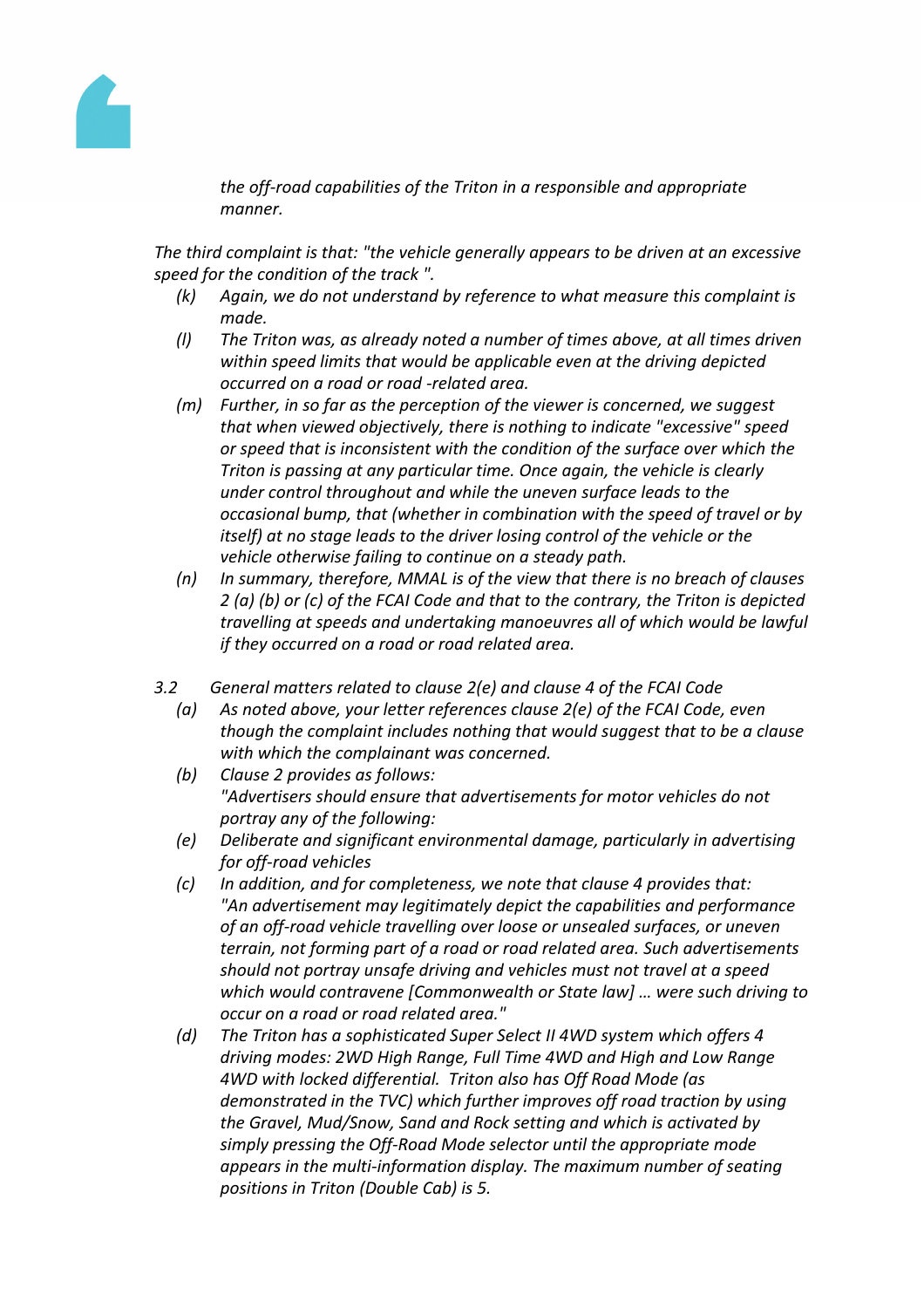

- *(e) The Triton therefore conforms to the requirements of the definition of an offroad vehicle under the Australian Design Rules (MC category).*
- *(f) MMAL and its agency, Richard Rose, are very conscious of these provisions of the FCAI Code and their environmental responsibility more generally.*
- *(g) The TVC was shot on private property with the consent of the owner.*
- *(h) That permission was obtained.*
- *(i) There was no complaint whatsoever by the owner providing the consent in relation to the conduct of MMAL or its agency while shooting the TVC and more particularly, no complaint or suggestion of any (let alone significant or deliberate) 'environmental damage'. Nor do we believe that the TVC in any way suggests the contrary. In the circumstances no issue as to a breach of clause 2(e) therefore arises.*
- *(j) Insofar as clause 4 is concerned, we are of the view that on the basis and for the reasons already set out above, the TVC legitimately depicts the capabilities and performance of the Triton while travelling over loose or unsealed surfaces and uneven terrain without at any stage portraying unsafe driving practices or the Triton travelling at a speed that would contravene the law; in those circumstances, it conforms with and does not contravene clause 4 of the FCAI Code.*
- *3.3 Other provisions of the FCAI Code*
	- *(a) You have directed attention to clause 3 of the FCAI Code, which is concerned with use of motor sport in motor vehicle advertising.*
	- *(b) There is no motorsport depicted in the TVC therefore clause 3 does not apply.*
- *3.4 Application of the Code of Ethics*
	- *(a) We acknowledge that the TVC is subject to the Code of Ethics.*
	- *(b) The advertisement does not contain any form of discriminatory, exploitative, degrading, violent, sexual or obscene material in breach of the Code of Ethics.*
	- *(c) Section 2.6 of the Code of Ethics provides that advertisements "shall not depict material contrary to Prevailing Community Standards on health and safety." For the reasons set out above in relation to the driving depicted, we believe that the TVC does not breach this provision.*

#### *Conclusion*

*For the reasons set out above, we are of the view that the TVC does not contravene either the FCAI Code or the Code of Ethics and request that the complaint be dismissed.*

#### **THE DETERMINATION**

The Ad Standards Community Panel (Panel) was required to determine whether the material before it was in breach of the AANA Code of Ethics or the Federal Chamber of Automotive Industries Voluntary Code of Practice for Motor Vehicle Advertising (the FCAI Code).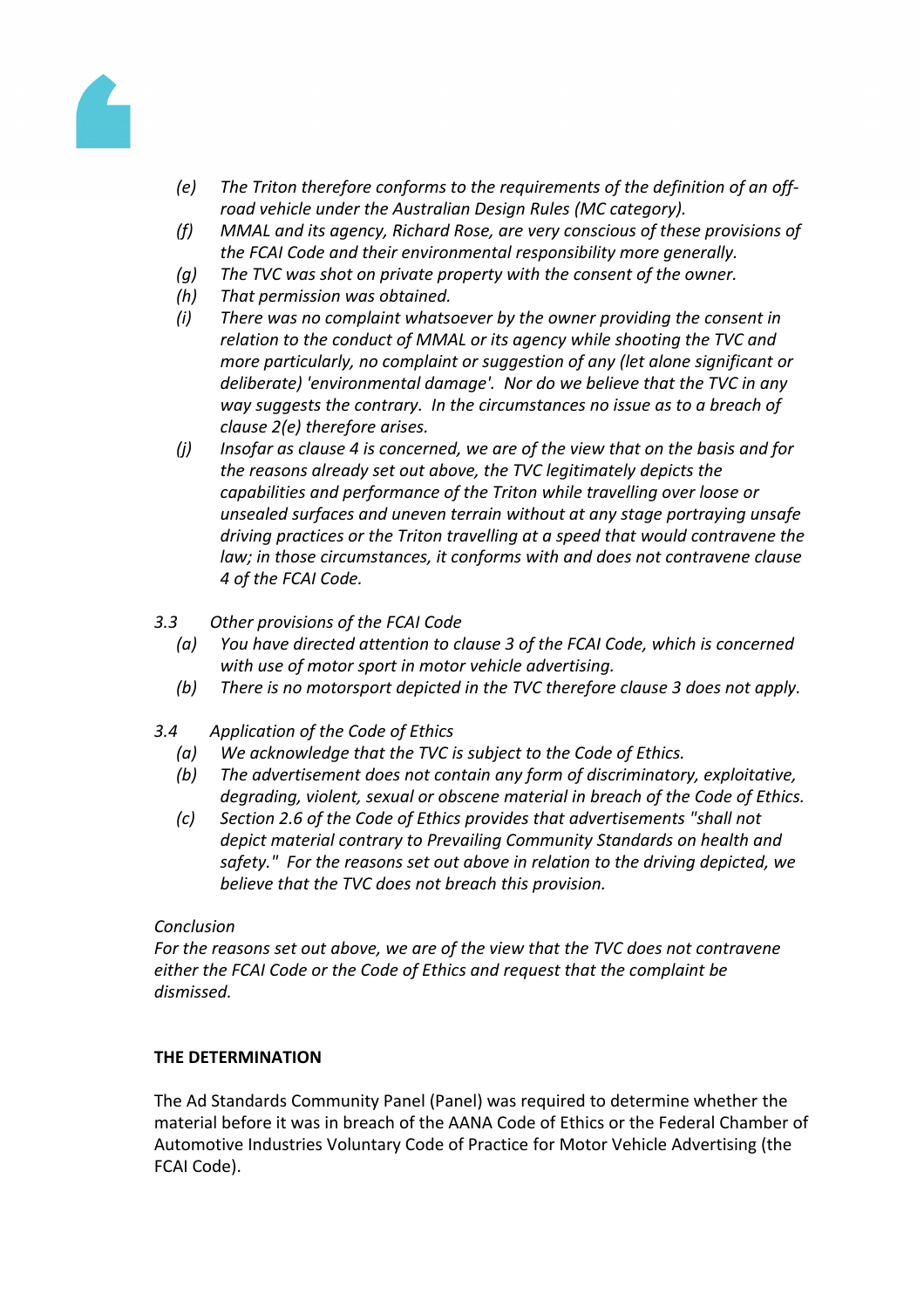

The Panel noted the complainant's concern that the advertisement depicts unsafe driving and excessive speed.

The Panel viewed the advertisement and noted the advertiser's response.

## **Is this advertisement for a motor vehicle?**

The Panel considered whether the advertisement was for a motor vehicle. Motor vehicle is defined in the FCAI Code as meaning: "passenger vehicle; motorcycle; light commercial vehicle and off-road vehicle". The Panel determined that the Mitsubishi Triton was a Motor Vehicle as defined in the FCAI Code.

The Panel determined that the material before it was an advertisement for a motor vehicle and therefore that the FCAI Code applied.

**Clause 2(a): 'Advertisements for motor vehicles do not portray ...unsafe driving, including reckless or menacing driving that would breach any Commonwealth law or the law of any State or Territory in the relevant jurisdiction in which the advertisement is published or broadcast dealing with road safety or traffic regulation, if such driving were to occur on a road or road-related area, regardless of where the driving is depicted in the advertisement.'**

The Panel noted the complainant's comment that a scene depicts "excessive braking".

The Panel considered that the scene the complainant refers to shows the vehicle stop and skid slightly. The Panel considered that this is unsurprising given the dirt road the vehicle is on.

The Panel considered that the braking depicted is not excessive in the sense that there is no suggestion that the driver has applied the brakes too quickly or that he has lost control of the vehicle while braking.

The Panel considered that skidding slightly on a dirt road base is not by itself a depiction of unsafe driving.

# **Clause 2(a) conclusion**

The Panel considered that the advertisement did not depict the vehicle engaging in unsafe driving or menacing driving which would be likely to breach relevant Commonwealth Law were it to occur on a road or road related area. The Panel considered that the advertisement did not breach Clause 2(a) of the FCAI Code.

**Clause 2(b) Advertisers should ensure that advertisements for motor vehicles do not portray people driving at speeds in excess of speed limits in the relevant jurisdiction in Australia in which the advertisement is published or broadcast.**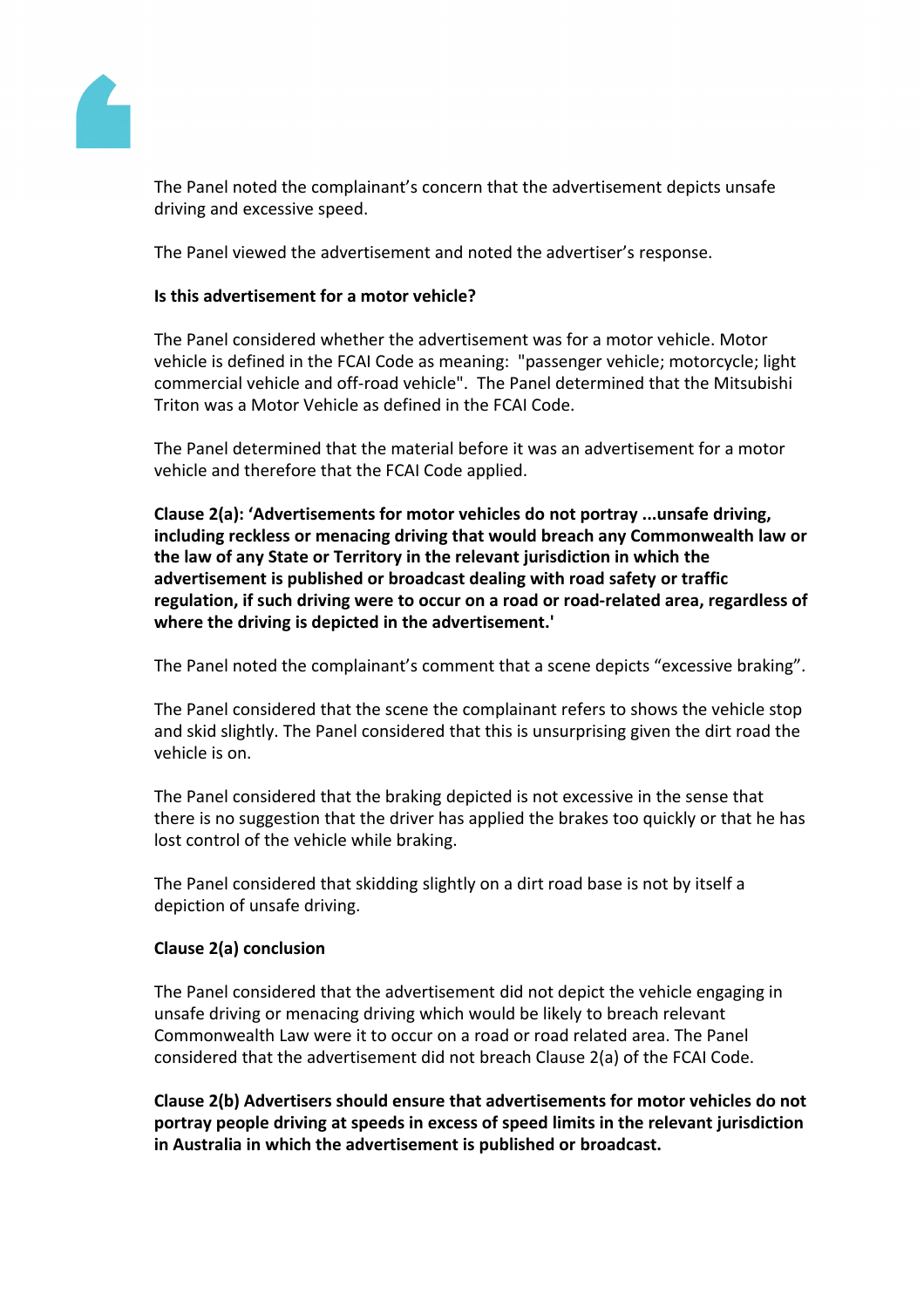

The Panel noted the complainant's concern that the advertisement depicts the vehicle driving at excessive speeds.

The Panel noted that the appearance of speed in this advertisement was due to the fast transition between scenes, and not because the vehicle was travelling at excessive speeds. The Panel noted that the driver is shown to be comfortable and in control of the vehicle and there was no indication that they were driving in an aggressive or dangerous manner.

The Panel noted that throughout the advertisement the vehicle may be seen to bounce/bump around. The Panel considered that such movement is not unexpected when considering the off-road terrain and considered that this was not an indication of excessive speed.

The Panel noted that dust can been stirred up when driving on dirt roads at low speeds, and considered that there is no suggestion that the vehicle is exceeding speed limits or driving at a speed that is unsafe.

The Panel noted the scene showing the vehicle travelling through a watercourse, and considered that the vehicle was not driving at excessive speed but was driving at a speed necessary to maintain traction through the watercourse.

# **Clause 2 (b) conclusion**

The Panel determined that the advertisement did not breach Clause 2 (b) of the FCAI Code.

**Clause 2(e): Advertisers should ensure that advertisements for motor vehicles do not portray… Deliberate and significant environmental damage, particularly in advertising for off-road vehicles.**

The Panel noted the advertiser's response that the vehicle was driven on private property. The Panel noted that the vehicle was being driven in a manner consistent with recreational use of off-road vehicles, and that the advertisement depicted the vehicles' abilities in off-road conditions.

The Panel considered that the advertisement did not depict the vehicles driving in a manner which could be seen to cause deliberate or significant damage to the environment.

#### **Clause 2(e) conclusion**

The Panel considered that the advertisement did not depict the vehicles driving in a manner which could be seen to cause deliberate or significant damage to the environment and determined that the advertisement did not breach Clause 2(e) of the FCAI Code.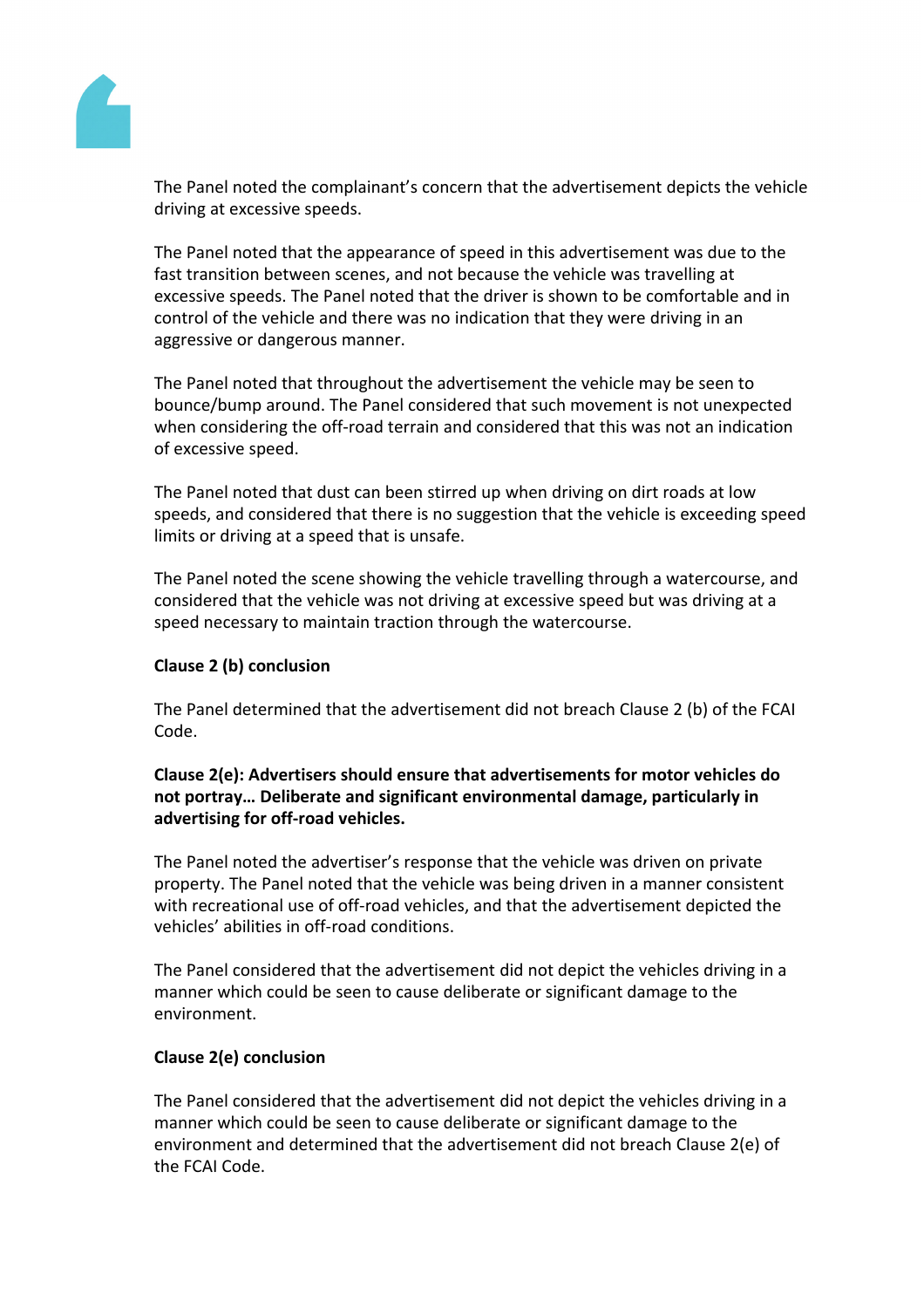

**Clause 4: An advertisement may legitimately depict the capabilities and performance of an off-road vehicle travelling over loose or unsealed surfaces, or uneven terrain, not forming part of a road or road related area. Such advertisements should not portray unsafe driving and vehicles must not travel at a speed which would contravene the laws of the State or Territory in which the advertisement is published or broadcast, were such driving to occur on a road or road related area.**

The Panel considered that the advertisement depicts the capabilities and performance of an off-road vehicle travelling over terrain not forming part of a road or road related area and did not portray unsafe driving or driving at a speed which would contravene relevant laws if the driving were to occur on a road or road related area.

#### **Clause 4 conclusion**

The Panel found that the driving in the advertisement was consistent with Clause 4 of the Code.

**Code of Ethics Section 2.1: Advertisements shall not portray or depict material in a way which discriminates against or vilifies a person or section of the community on account of race, ethnicity, nationality, gender, age, sexual preference, religion, disability, mental illness or political belief.**

The Panel noted the Practice Note to Section 2.1 provides the following definitions:

Discrimination – unfair or less favourable treatment. Vilification – humiliates, intimidates, incites hatred, contempt or ridicule. Gender – refer to the attributes, roles, behaviours, activities, opportunities or restrictions that society considers appropriate for girls or boys, women or men. Gender is distinct from 'sex', which refers to biological difference.

## **Does the advertisement portray material in a way which discriminates against or vilifies a person on account of gender?**

The Panel considered the depiction of the woman at the end of the advertisement.

The Panel noted that the woman appears angry at the men, however considered that the man is presumably late home and her annoyance is likely due to the lateness rather than angry being her typical demeanour.

In either case, the Panel considered that her demeanour is particular to her and is not a comment on women generally. The Panel considered that the woman in the advertisement is not shown to receive unfair or less favourable treatment because of her gender, and the advertisement did not humiliate, intimidate or incite hatred, contempt or ridicule of the woman because of her gender.